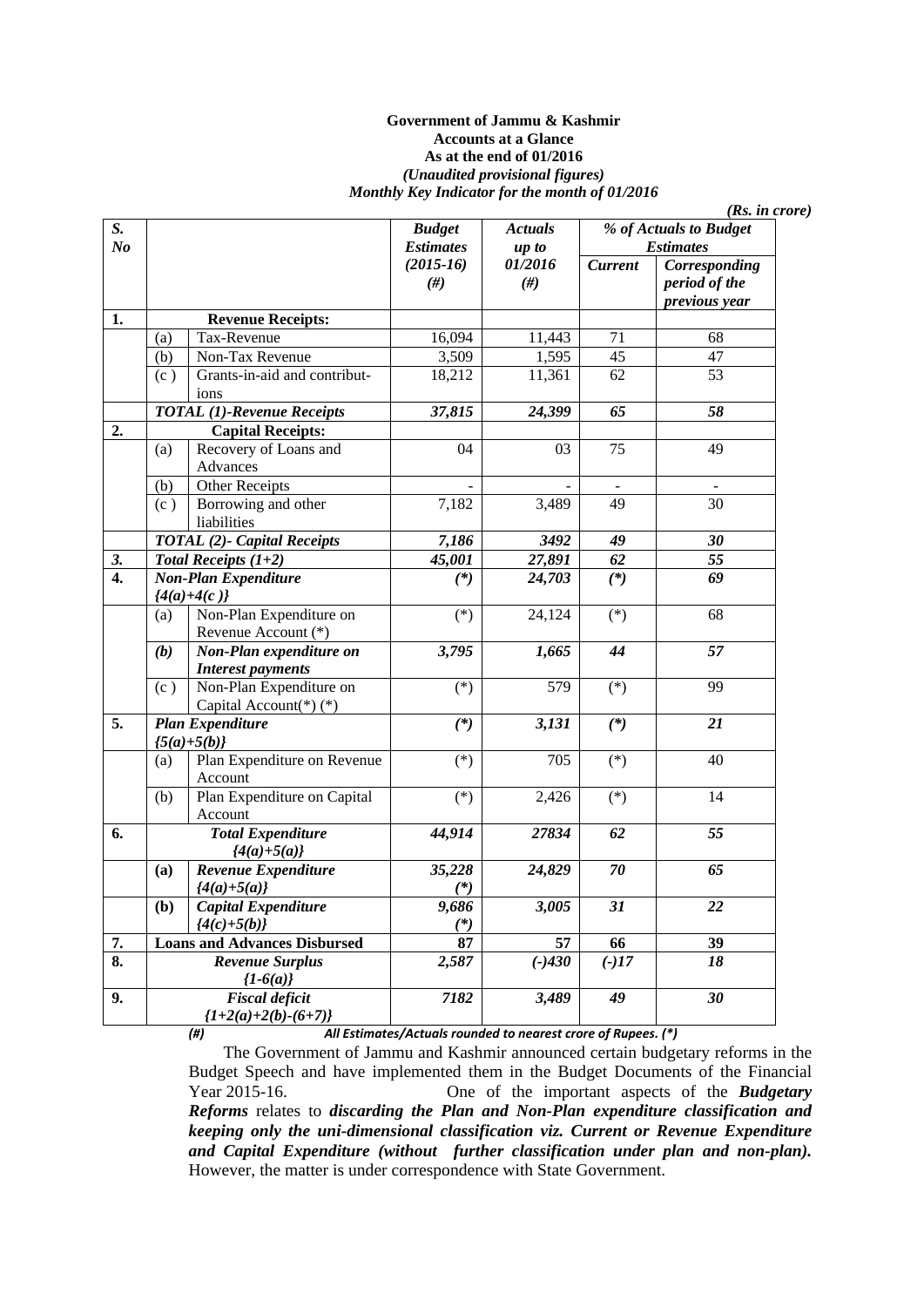## (Format of Progressive Figures)

#### T A X R E V E N U E

(Rs. in crore)

| <b>Month</b> | 2015-16        |                | 2014-15        |             |
|--------------|----------------|----------------|----------------|-------------|
|              | Monthly $(\#)$ | Progressive(#) | <b>Monthly</b> | Progressive |
| April        | 942            | 942            | 878.25         | 878.25      |
| May          | 345            | 1287           | 343.37         | 1221.62     |
| June         | 2023           | 3310           | 997.65         | 2219.27     |
| July         | 1606           | 4916           | 767.12         | 2986.39     |
| August       | 356            | 5272           | 698.12         | 3684.51     |
| September    | 58             | 5330           | 601.99         | 4286.50     |
| October      | 2530           | 7860           | 1076.76        | 5363.26     |
| November     | 985            | 8845           | 1049.54        | 6412.80     |
| December     | 1518           | 10363          | 845.51         | 7258.31     |
| January      | 1080           | 11443          | 1414.73        | 8673.04     |
| February     |                |                | 1023.17        | 9696.21     |
| March        |                |                | 957.10         | 10653.31    |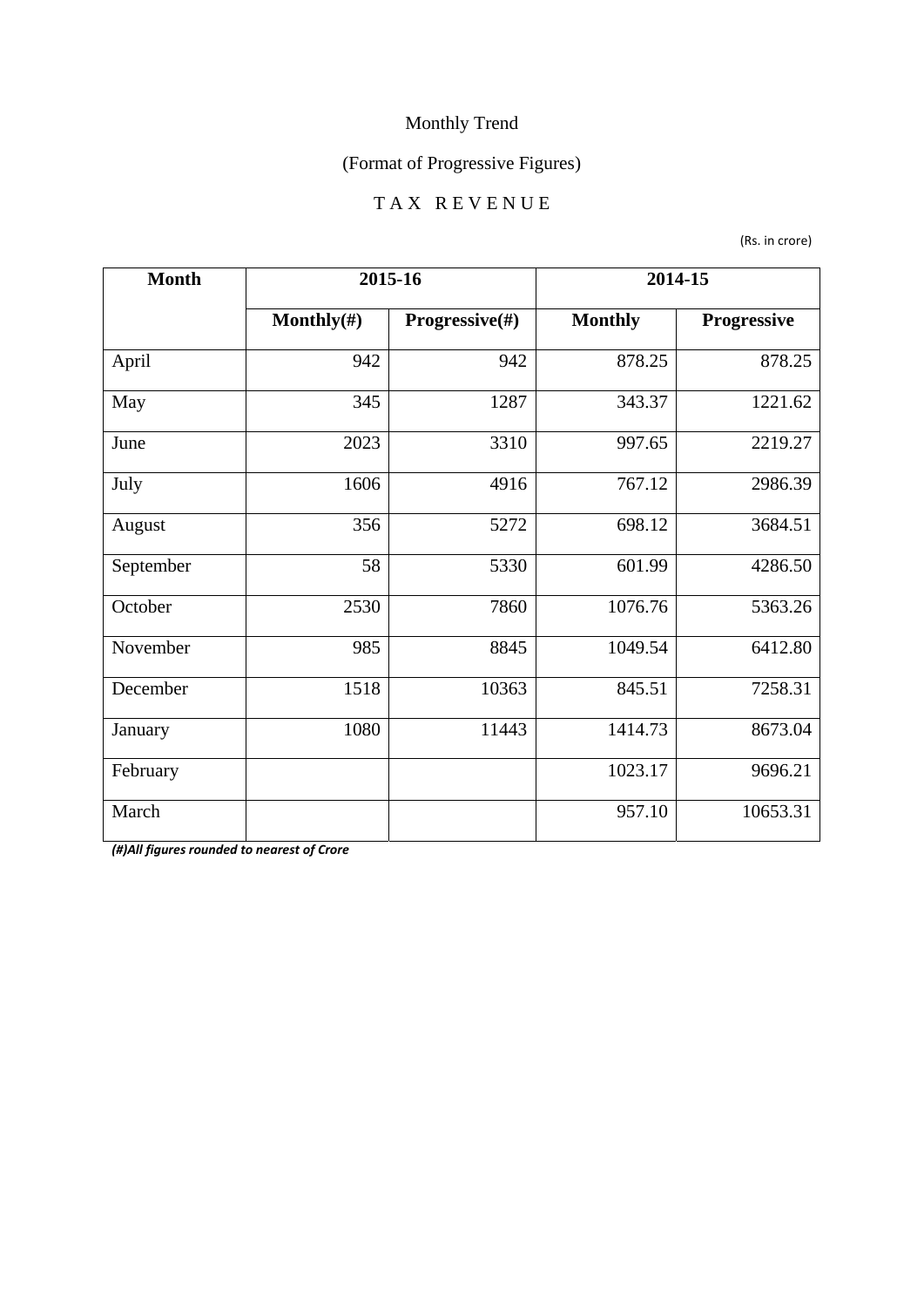## (Format of Progressive Figures)

#### N O N-T A X R E V E N U E

(Rs. in crore)

| <b>Month</b> | 2015-16        |                           |                | 2014-15     |
|--------------|----------------|---------------------------|----------------|-------------|
|              | Monthly $(\#)$ | <b>Progressive</b> $(\#)$ | <b>Monthly</b> | Progressive |
| April        | 108            | 108                       | 204.31         | 204.31      |
| May          | 125            | 233                       | 152.66         | 356.97      |
| June         | 135            | 368                       | 138.97         | 495.94      |
| July         | 161            | 529                       | 121.94         | 617.88      |
| August       | 161            | 690                       | 142.56         | 760.44      |
| September    | 112            | 802                       | 108.19         | 868.63      |
| October      | 265            | 1067                      | 271.36         | 1139.99     |
| November     | 161            | 1228                      | 152.08         | 1292.07     |
| December     | 182            | 1410                      | 186.31         | 1478.38     |
| January      | 185            | 1595                      | 180.98         | 1659.36     |
| February     |                |                           | 165.81         | 1825.17     |
| March        |                |                           | 259.12         | 2084.29     |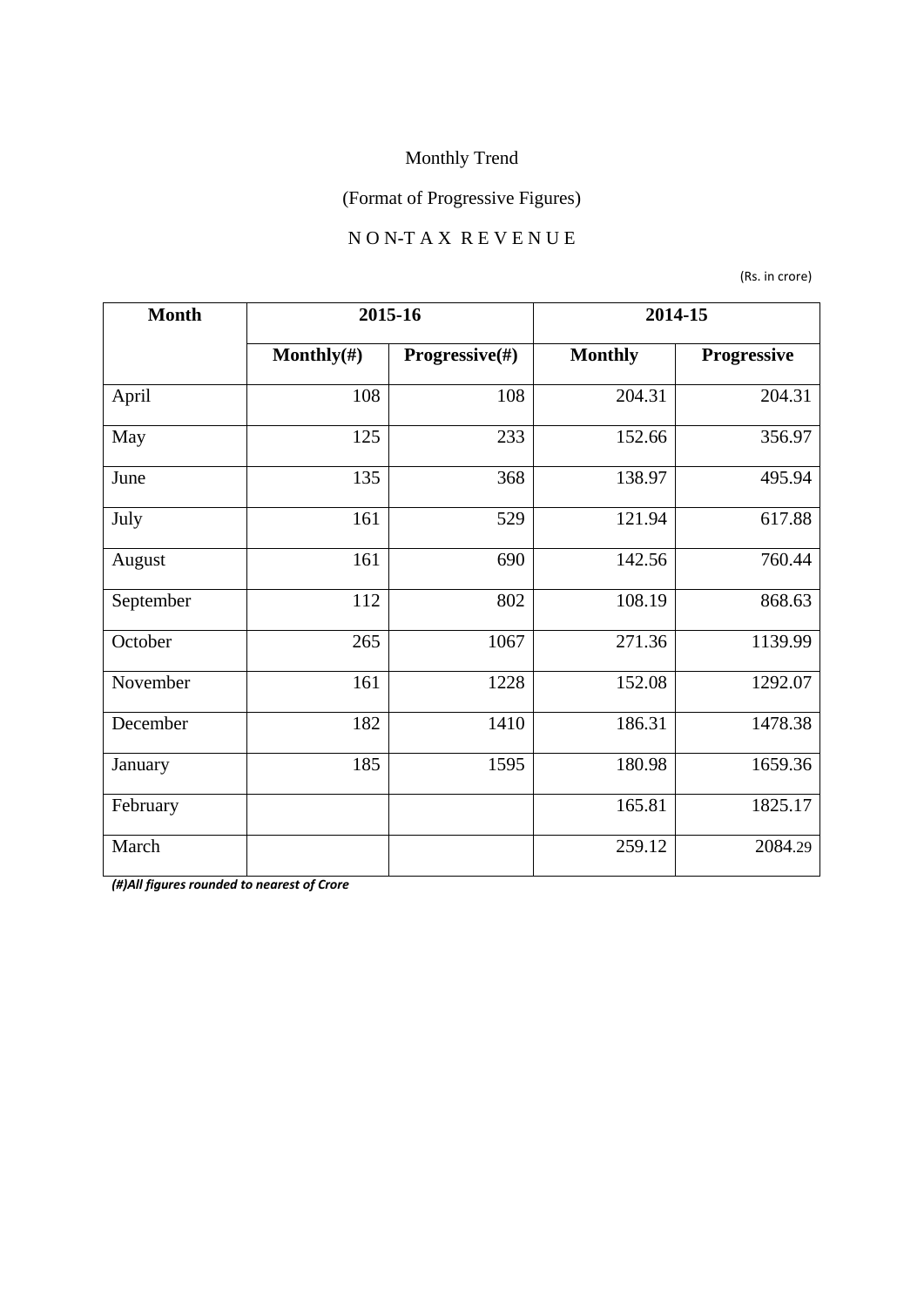## (Format of Progressive Figures)

## Revenue Receipts of

#### GRANTS-IN-AID AND CONTRIBUTIONS

(Rs. in crore)

| <b>Month</b> | 2015-16                  |                | 2014-15        |             |
|--------------|--------------------------|----------------|----------------|-------------|
|              | Monthly $(\#)$           | Progressive(#) | <b>Monthly</b> | Progressive |
| April        | -                        |                |                |             |
| May          |                          |                | 505.52         | 505.52      |
| June         | 3978                     | 3978           | 1267.45        | 1772.97     |
| July         | 2216                     | 6194           |                | 1772.97     |
| August       | $\overline{\phantom{0}}$ | 6194           | 1300.32        | 3073.29     |
| September    | $\qquad \qquad$          | 6194           | 1317.40        | 4390.69     |
| October      | 1352                     | 7546           | 1053.44        | 5444.13     |
| November     | 996                      | 8542           | 3142.65        | 8586.78     |
| December     | 2819                     | 11361          | 1914.17        | 10500.95    |
| January      | $\overline{a}$           | 11361          | 1670.25        | 12171.20    |
| February     |                          |                | 2000.34        | 14171.54    |
| March        |                          |                | 1978.27        | 16149.81    |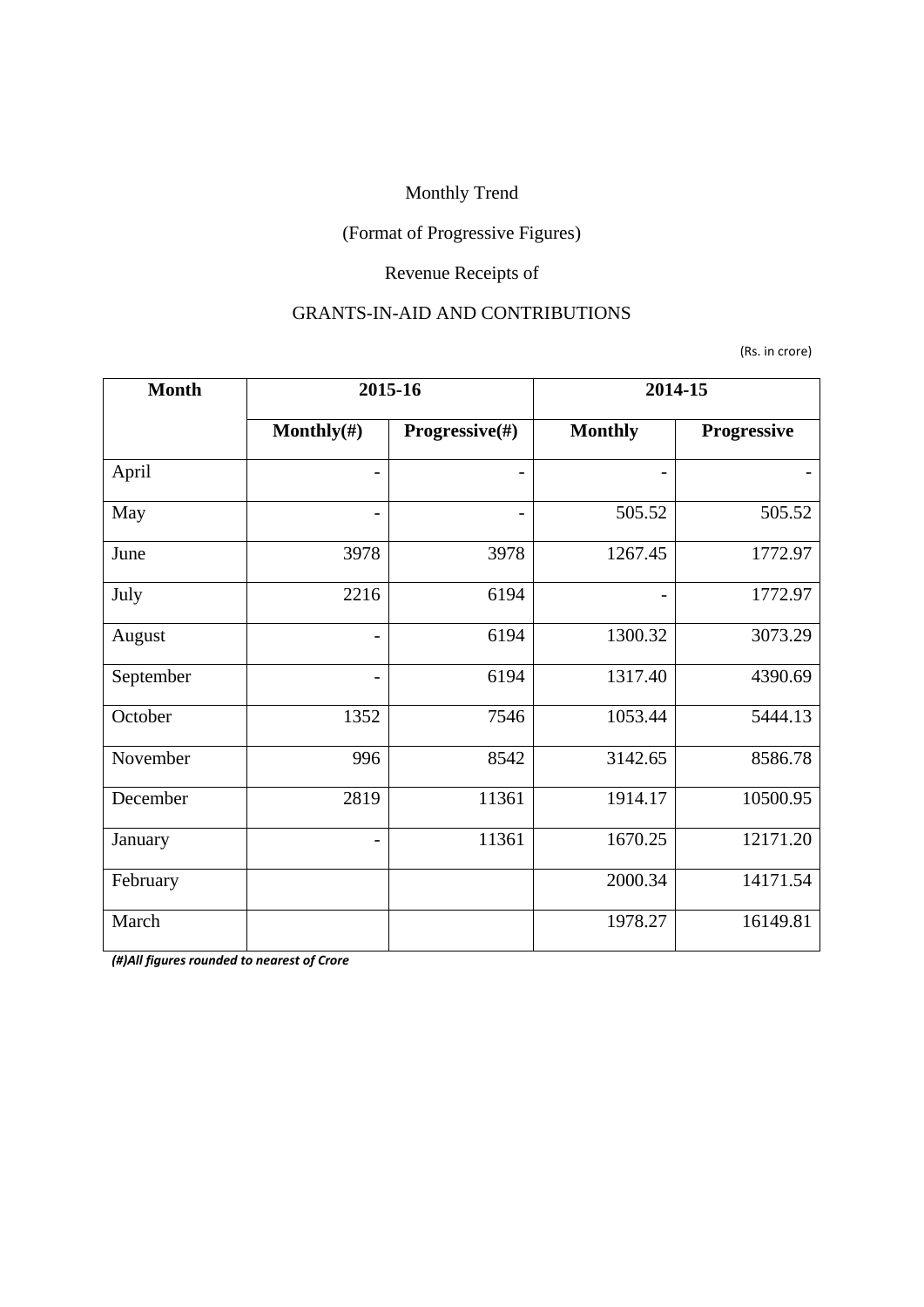## (Format of Progressive Figures)

#### RECOVERY OF LOANS AND ADVANCES

(Rs. in crore)

| <b>Month</b> | 2015-16                  |                           | 2014-15        |             |
|--------------|--------------------------|---------------------------|----------------|-------------|
|              | Monthly $(\#)$           | <b>Progressive</b> $(\#)$ | <b>Monthly</b> | Progressive |
| April        | (a)                      | (A)                       | 0.16           | 0.16        |
| May          | (b)                      | (B)                       | 0.13           | 0.29        |
| June         | (c)                      | (C)                       | 0.07           | 0.36        |
| July         | (d)                      | (D)                       | 0.03           | 0.39        |
| August       | (e)                      | 01                        | 0.10           | 0.49        |
| September    | 01                       | 02                        | 0.13           | 0.62        |
| October      | $\overline{\phantom{a}}$ | 02                        | 0.10           | 0.72        |
| November     | 01                       | 03                        | 0.05           | 0.77        |
| December     | (f)                      | 03                        | 1.57           | 2.34        |
| January      | (g)                      | 03                        | 0.12           | 2.46        |
| February     |                          |                           | 0.14           | 2.60        |
| March        |                          |                           | 0.09           | 2.69        |

| $(a)$ Rs.0.11 crore only  | (A) Rs. 0.11 crore only |
|---------------------------|-------------------------|
| (b)Rs.0.07 crore only     | (B) Rs.0.18 crore only  |
| $(c)$ Rs.0.11 crore only  | (C) Rs.0.29 crore only  |
| (d)Rs.0.10 crore only     | (D) Rs.0.39 crore only  |
| (e)Rs.0.14 crore only     |                         |
| (f) Rs. 0.10 crore only   |                         |
| $(q)$ Rs. 0.14 crore only |                         |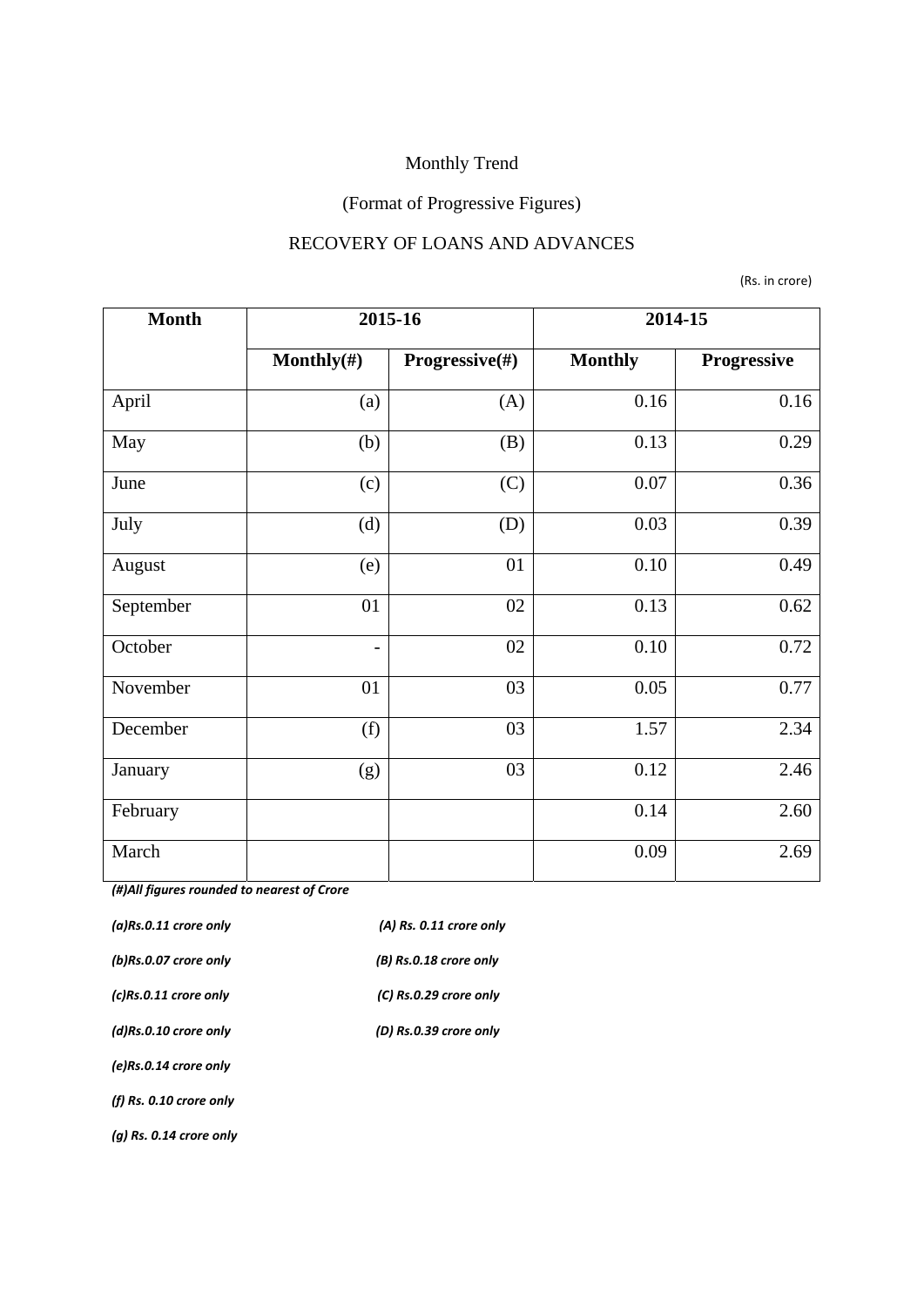## (Format of Progressive Figures)

#### BORROWINGS AND OTHER LIABILITIES

(Rs. in crore)

| <b>Month</b> | 2015-16        |                           | 2014-15        |             |
|--------------|----------------|---------------------------|----------------|-------------|
|              | Monthly $(\#)$ | <b>Progressive</b> $(\#)$ | <b>Monthly</b> | Progressive |
| April        | 906            | 906                       | 1163.57        | 1163.57     |
| May          | 1614           | 2,520                     | 942.20         | 2105.77     |
| June         | $(-)2974$      | $(-)454$                  | $(-)142.36$    | 1963.41     |
| July         | $(-)1332$      | $(-)1,786$                | 555.77         | 2519.18     |
| August       | 2786           | 1000                      | $(-)844.60$    | 1674.58     |
| September    | 21164          | 22164                     | $(-)61.10$     | 1613.48     |
| October      | $(-)20100$     | 2064                      | 874.43         | 2487.91     |
| November     | 412            | 2476                      | $(-)2026.85$   | 461.06      |
| December     | $(-)694$       | 1782                      | 1152.03        | 1613.09     |
| January      | 1707           | 3489                      | $(-)701.72$    | 911.37      |
| February     |                |                           | $(-)708.46$    | 202.91      |
| March        |                |                           | 4006.90        | 4209.81     |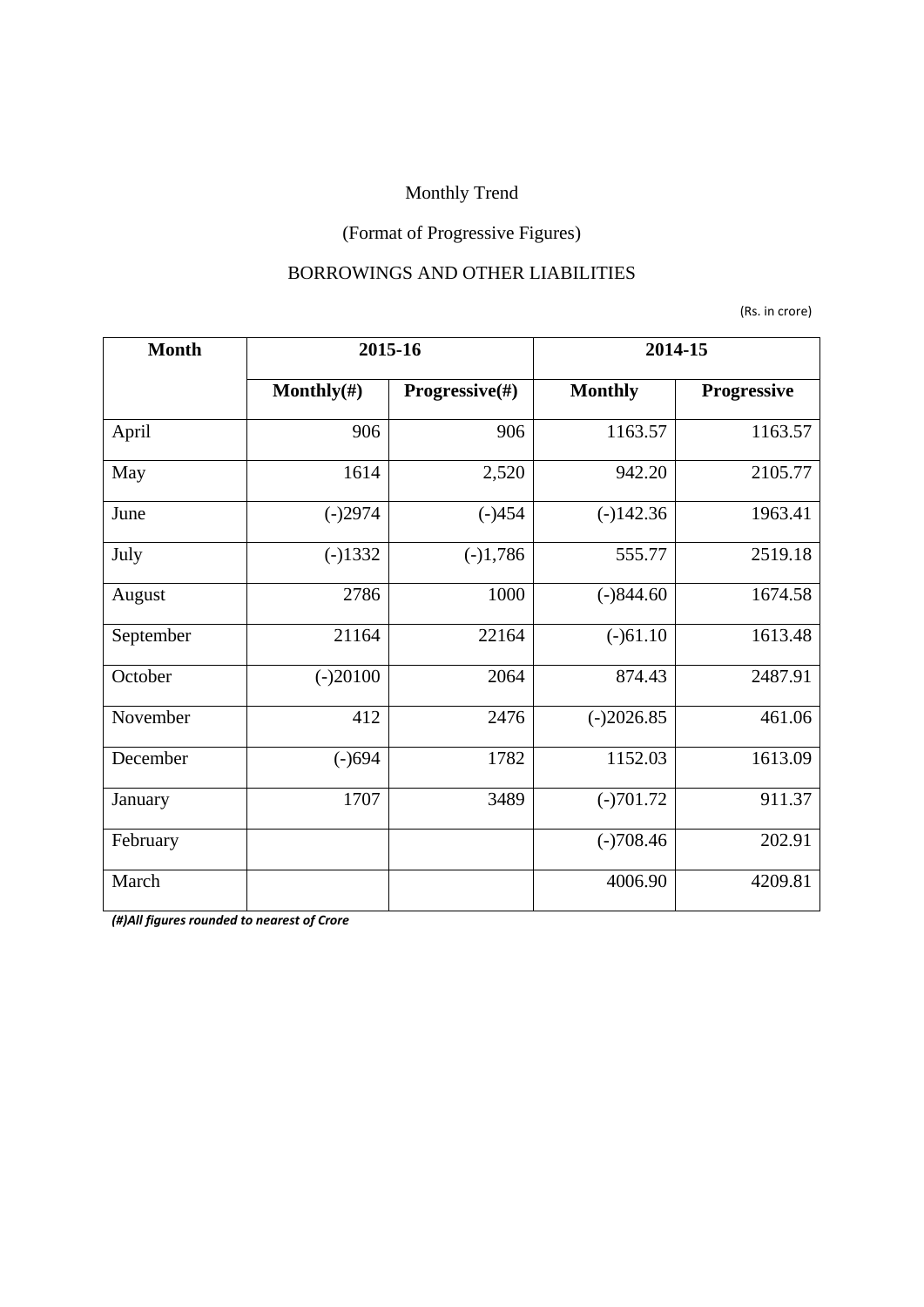## (Format of Progressive Figures)

#### NON-PLAN EXPENDITURE ON REVENUE ACCOUNT

(Rs. in crore)

| <b>Month</b> | 2015-16        |                | 2014-15        |             |
|--------------|----------------|----------------|----------------|-------------|
|              | Monthly $(\#)$ | Progressive(#) | <b>Monthly</b> | Progressive |
| April        | 1,902          | 1,902          | 2202.12        | 2202.12     |
| May          | 2,060          | 3,962          | 1809.22        | 4011.34     |
| June         | 2,572          | 6,534          | 2057.85        | 6069.19     |
| July         | 2,441          | 8,975          | 1270.11        | 7339.30     |
| August       | 3092           | 12067          | 1042.19        | 8381.49     |
| September    | 1038           | 13105          | 1724.60        | 10106.09    |
| October      | 3540           | 16645          | 2771.23        | 12877.32    |
| November     | 2002           | 18647          | 1998.03        | 14875.35    |
| December     | 3191           | 21838          | 3109.40        | 17984.75    |
| January      | 2286           | 24124          | 2076.17        | 20060.92    |
| February     |                |                | 1970.13        | 22031.05    |
| March        |                |                | 4082.07        | 26113.12    |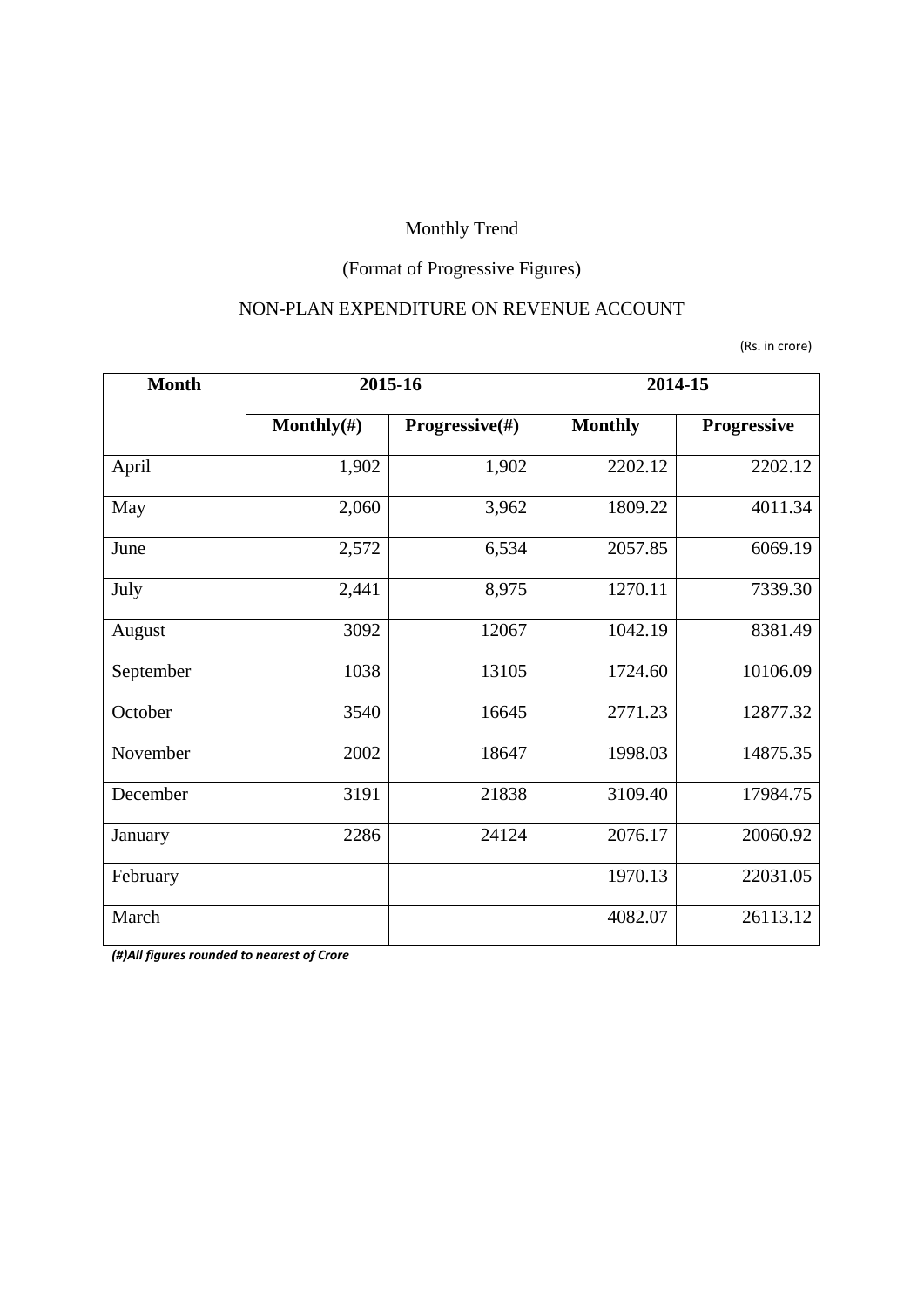## (Format of Progressive Figures)

#### NON-PLAN EXPENDITURE ON INTEREST PAYMENTS

(Rs. in crore)

| <b>Month</b> | 2015-16         |                | 2014-15                  |             |
|--------------|-----------------|----------------|--------------------------|-------------|
|              | Monthly $(\#)$  | Progressive(#) | <b>Monthly</b>           | Progressive |
| April        |                 |                |                          |             |
| May          | $\qquad \qquad$ |                | 239.69                   | 239.69      |
| June         | 402             | 402            | 198.46                   | 438.15      |
| July         | 295             | 697            | $\overline{\phantom{a}}$ | 438.15      |
| August       | 02              | 699            | 192.92                   | 631.07      |
| September    | $(-)02$         | 697            | 231.37                   | 862.44      |
| October      | 454             | 1151           | 197.87                   | 1060.31     |
| November     | 206             | 1357           | 267.50                   | 1327.81     |
| December     | 307             | 1664           | 391.04                   | 1718.85     |
| January      | 01              | 1665           | 241.79                   | 1960.64     |
| February     |                 |                | 497.18                   | 2457.82     |
| March        |                 |                | 98.63                    | 2556.45     |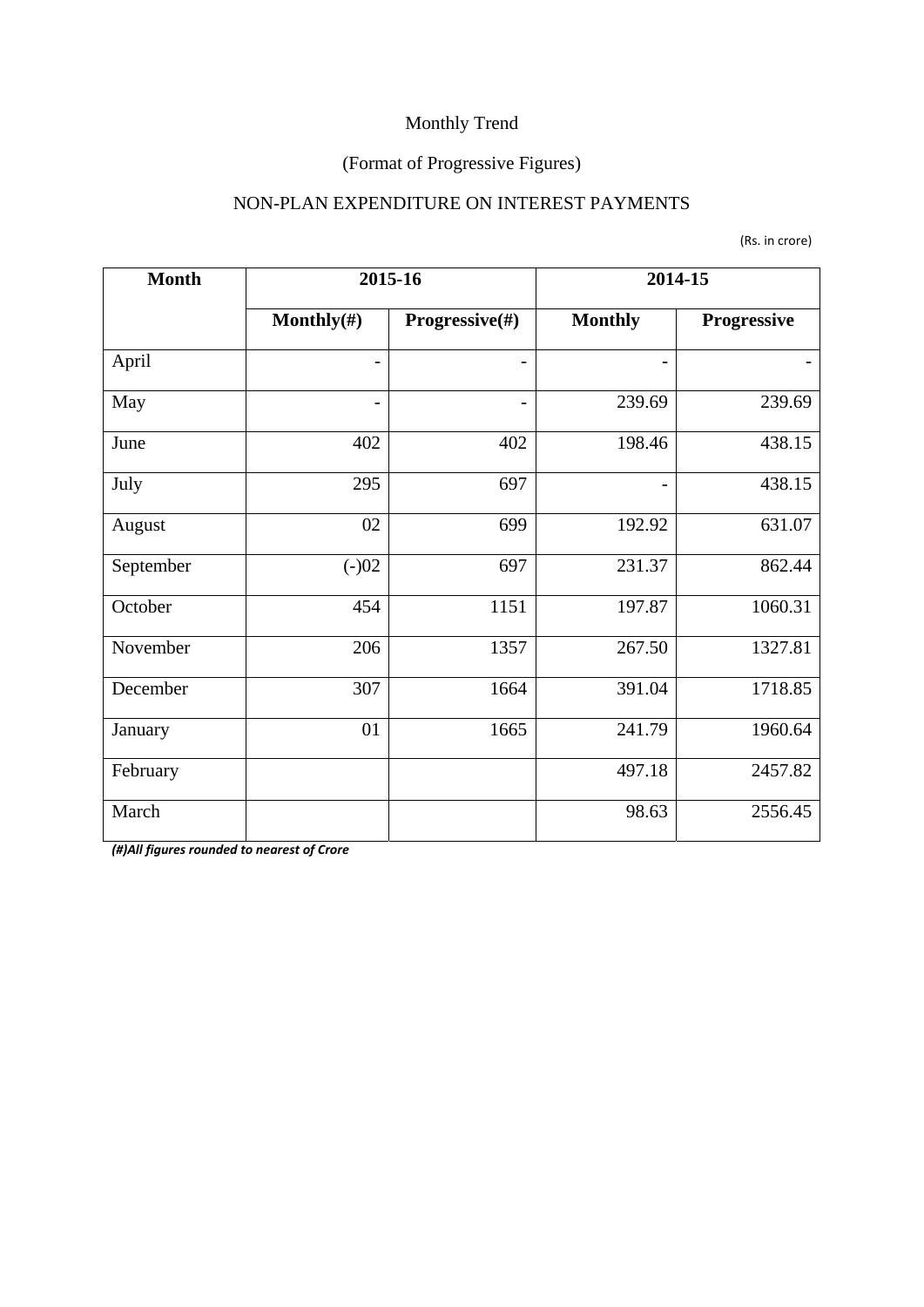## (Format of Progressive Figures)

#### NON-PLAN EXPENDITURE ON CAPITAL ACCOUNT

(Rs. in crore)

| <b>Month</b> | 2015-16        |                | 2014-15        |             |
|--------------|----------------|----------------|----------------|-------------|
|              | Monthly $(\#)$ | Progressive(#) | <b>Monthly</b> | Progressive |
| April        | 37             | 37             | 66.66          | 66.66       |
| May          | 28             | 65             | $(-)01.35$     | 65.31       |
| June         | 20             | 85             | 53.74          | 119.05      |
| July         | 24             | 109            | $(-)0.47$      | 118.58      |
| August       | 77             | 186            | 45.28          | 163.86      |
| September    | 98             | 284            | 37.93          | 201.79      |
| October      | 69             | 353            | 161.70         | 363.49      |
| November     | 98             | 451            | 26.65          | 390.14      |
| December     | 54             | 505            | 347.92         | 738.06      |
| January      | 74             | 579            | 115.03         | 853.09      |
| February     |                |                | 118.65         | 971.74      |
| March        |                |                | 214.85         | 1186.59     |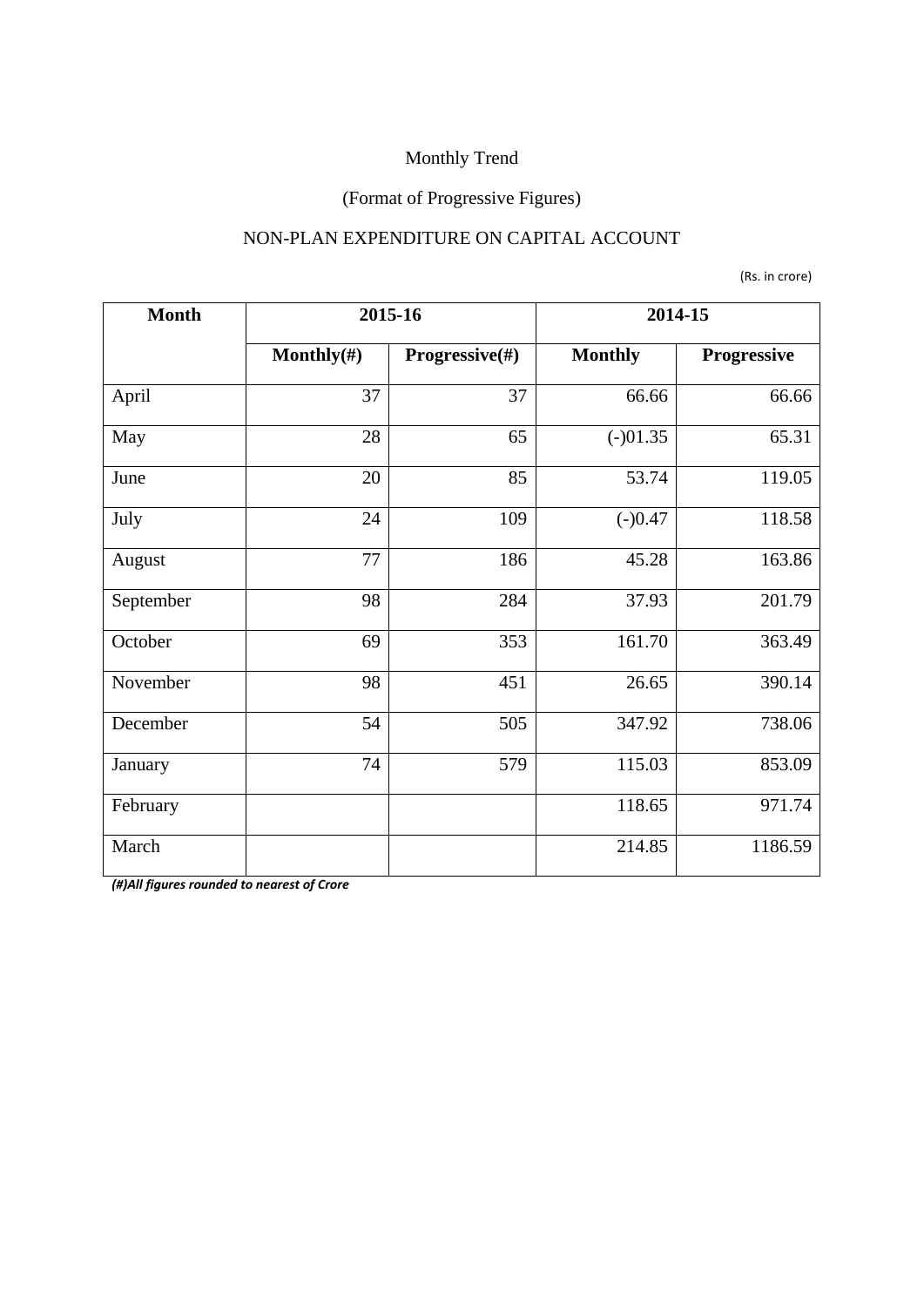## (Format of Progressive Figures)

#### PLAN EXPENDITURE ON REVENUE ACCOUNT

(Rs. in crore)

| <b>Month</b> | 2015-16        |                | 2014-15        |             |
|--------------|----------------|----------------|----------------|-------------|
|              | Monthly $(\#)$ | Progressive(#) | <b>Monthly</b> | Progressive |
| April        | 05             | 05             | 48.37          | 48.37       |
| May          | $(-)01$        | 04             | 39.43          | 87.80       |
| June         | 397            | 401            | 109.03         | 196.83      |
| July         | 36             | 437            | 55.87          | 252.70      |
| August       | 12             | 449            | 60.56          | 313.26      |
| September    | 02             | 451            | 92.54          | 405.80      |
| October      | 30             | 481            | 132.52         | 538.32      |
| November     | 18             | 499            | 184.28         | 722.60      |
| December     | 15             | 514            | 400.93         | 1123.53     |
| January      | 191            | 705            | 208.46         | 1331.99     |
| February     |                |                | 139.24         | 1471.23     |
| March        |                |                | 527.51         | 1998.74     |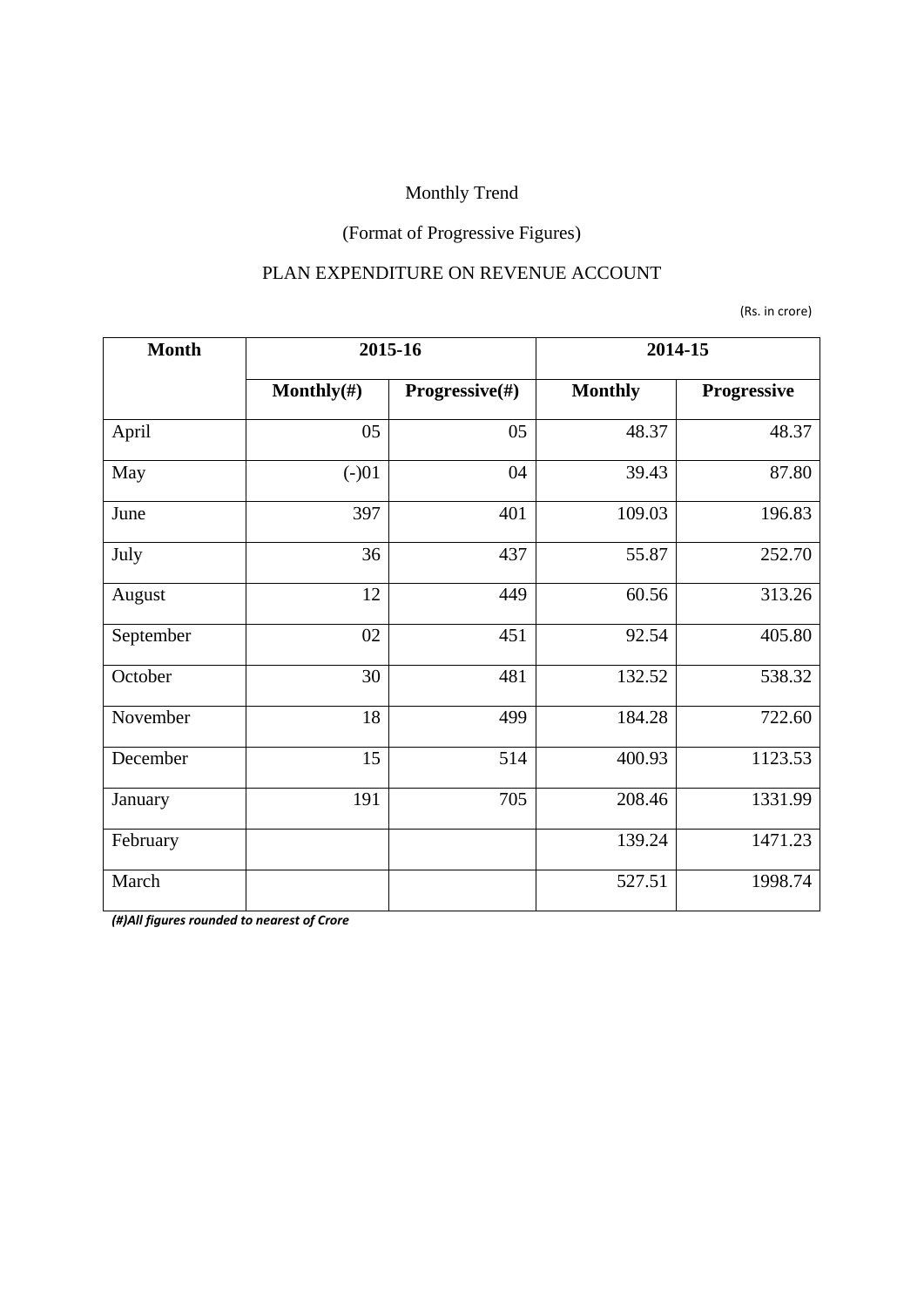## (Format of Progressive Figures)

#### PLAN EXPENDITURE ON CAPITAL ACCOUNT

(Rs. in crore)

| <b>Month</b> | 2015-16        |                | 2014-15        |             |
|--------------|----------------|----------------|----------------|-------------|
|              | Monthly $(\#)$ | Progressive(#) | <b>Monthly</b> | Progressive |
| April        | 12             | 12             | $(-)04.20$     | $(-)04.20$  |
| May          | $(-)03$        | 09             | 29.92          | 25.72       |
| June         | 173            | 182            | 36.00          | 61.72       |
| July         | 147            | 329            | 119.35         | 181.07      |
| August       | 116            | 445            | 148.47         | 329.54      |
| September    | 189            | 634            | 111.54         | 441.08      |
| October      | 408            | 1042           | 185.68         | 626.76      |
| November     | 417            | 1459           | 105.85         | 732.61      |
| December     | 564            | 2023           | 221.36         | 953.97      |
| January      | 403            | 2426           | 163.93         | 1117.90     |
| February     |                |                | 229.00         | 1346.90     |
| March        |                |                | 2367.76        | 3714.66     |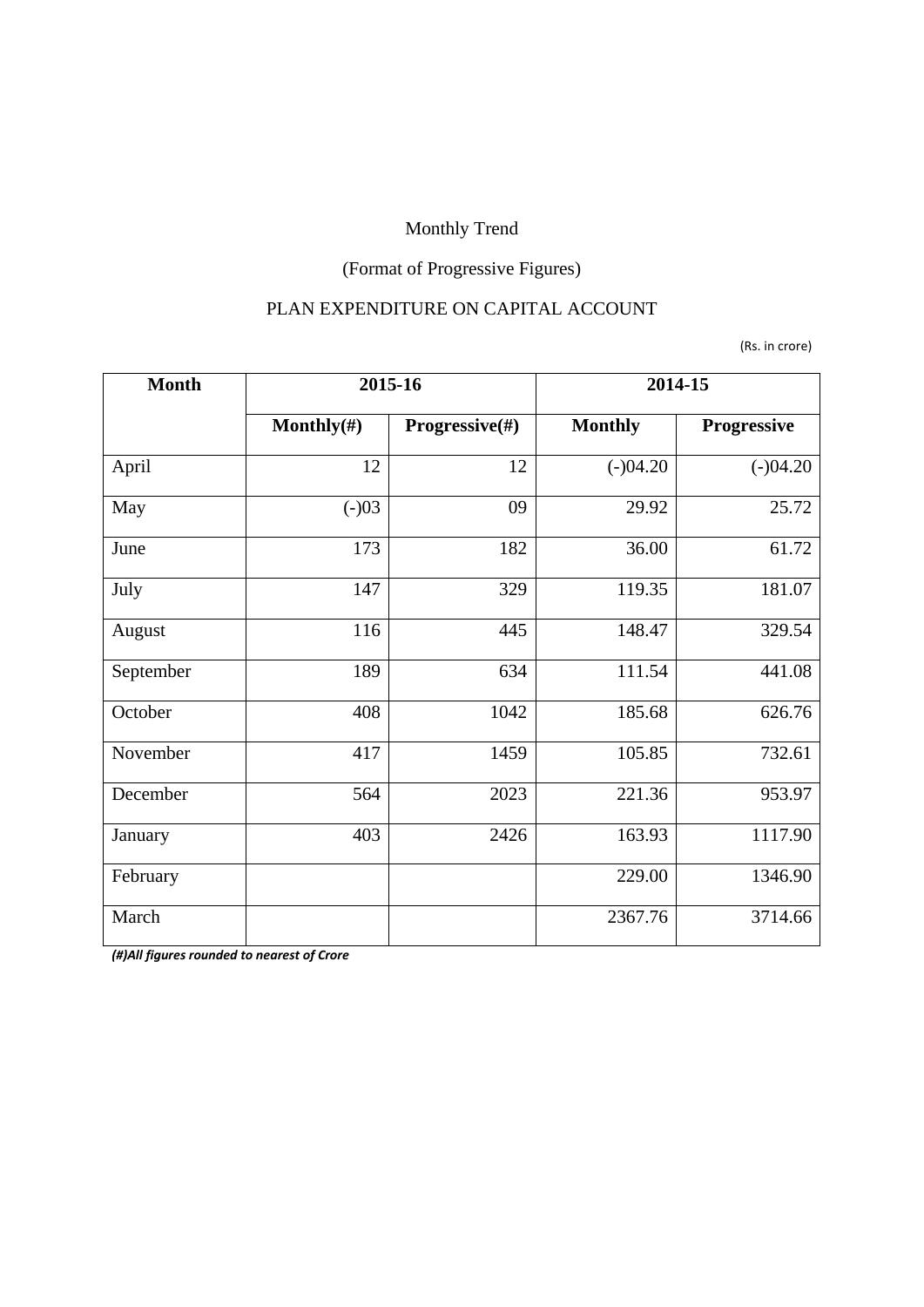## (Format of Progressive Figures)

#### TOTAL EXPENDITURE ON REVENUE ACCOUNT

|  | (Rs. in crore) |  |
|--|----------------|--|
|--|----------------|--|

| <b>Month</b> | 2015-16        |                           | 2014-15        |                    |  |
|--------------|----------------|---------------------------|----------------|--------------------|--|
|              | Monthly $(\#)$ | <b>Progressive</b> $(\#)$ | <b>Monthly</b> | <b>Progressive</b> |  |
| April        | 1,907          | 1,907                     | 2183.83        | 2183.83            |  |
| May          | 2,059          | 3,966                     | 1915.31        | 4099.14            |  |
| June         | 2,969          | 6,935                     | 2166.88        | 6266.02            |  |
| July         | 2,477          | 9,412                     | 1325.98        | 7592.00            |  |
| August       | 3104           | 12516                     | 1102.75        | 8694.75            |  |
| September    | 1040           | 13556                     | 1817.14        | 10511.89           |  |
| October      | 3571           | 17127                     | 2903.75        | 13415.64           |  |
| November     | 2019           | 19146                     | 2182.31        | 15597.95           |  |
| December     | 3206           | 22352                     | 3510.33        | 19108.28           |  |
| January      | 2477           | 24829                     | 2284.63        | 21392.91           |  |
| February     |                |                           | 2109.37        | 23502.28           |  |
| March        |                |                           | 4609.58        | 28111.86           |  |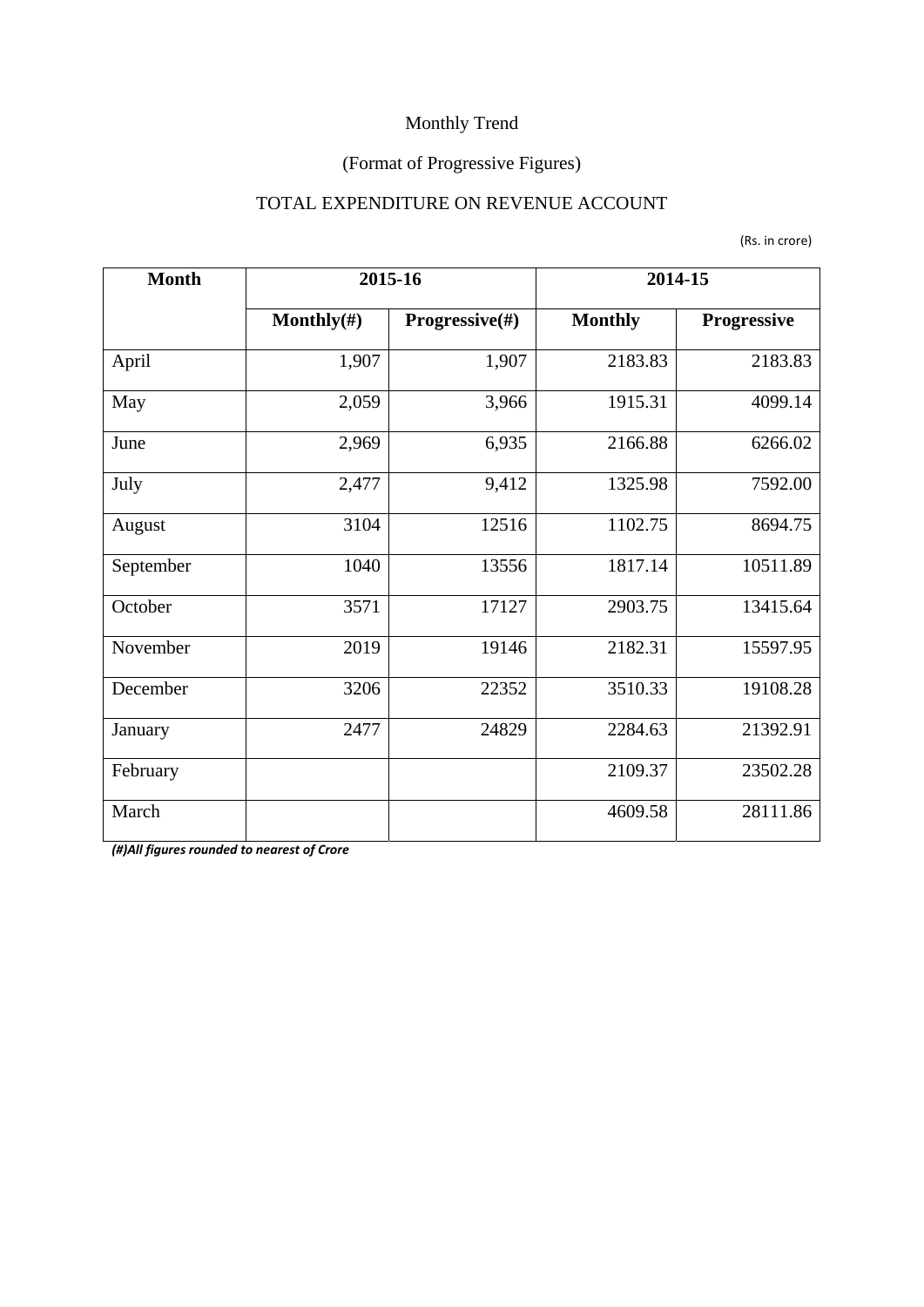## (Format of Progressive Figures)

#### TOTAL EXPENDITURE ON CAPITAL ACCOUNT

(Rs. in crore)

| <b>Month</b> | 2015-16        |                | 2014-15        |             |
|--------------|----------------|----------------|----------------|-------------|
|              | Monthly $(\#)$ | Progressive(#) | <b>Monthly</b> | Progressive |
| April        | 49             | 49             | 62.46          | 62.46       |
| May          | 25             | 74             | 28.57          | 91.03       |
| June         | 193            | 267            | 89.74          | 180.77      |
| July         | 171            | 438            | 118.88         | 299.65      |
| August       | 193            | 631            | 193.75         | 493.40      |
| September    | 287            | 918            | 149.47         | 642.87      |
| October      | 477            | 1395           | 347.38         | 990.25      |
| November     | 515            | 1910           | 132.50         | 1122.75     |
| December     | 618            | 2528           | 569.28         | 1692.03     |
| January      | 477            | 3005           | 278.96         | 1970.99     |
| February     |                |                | 347.65         | 2318.64     |
| March        |                |                | 2582.61        | 4901.25     |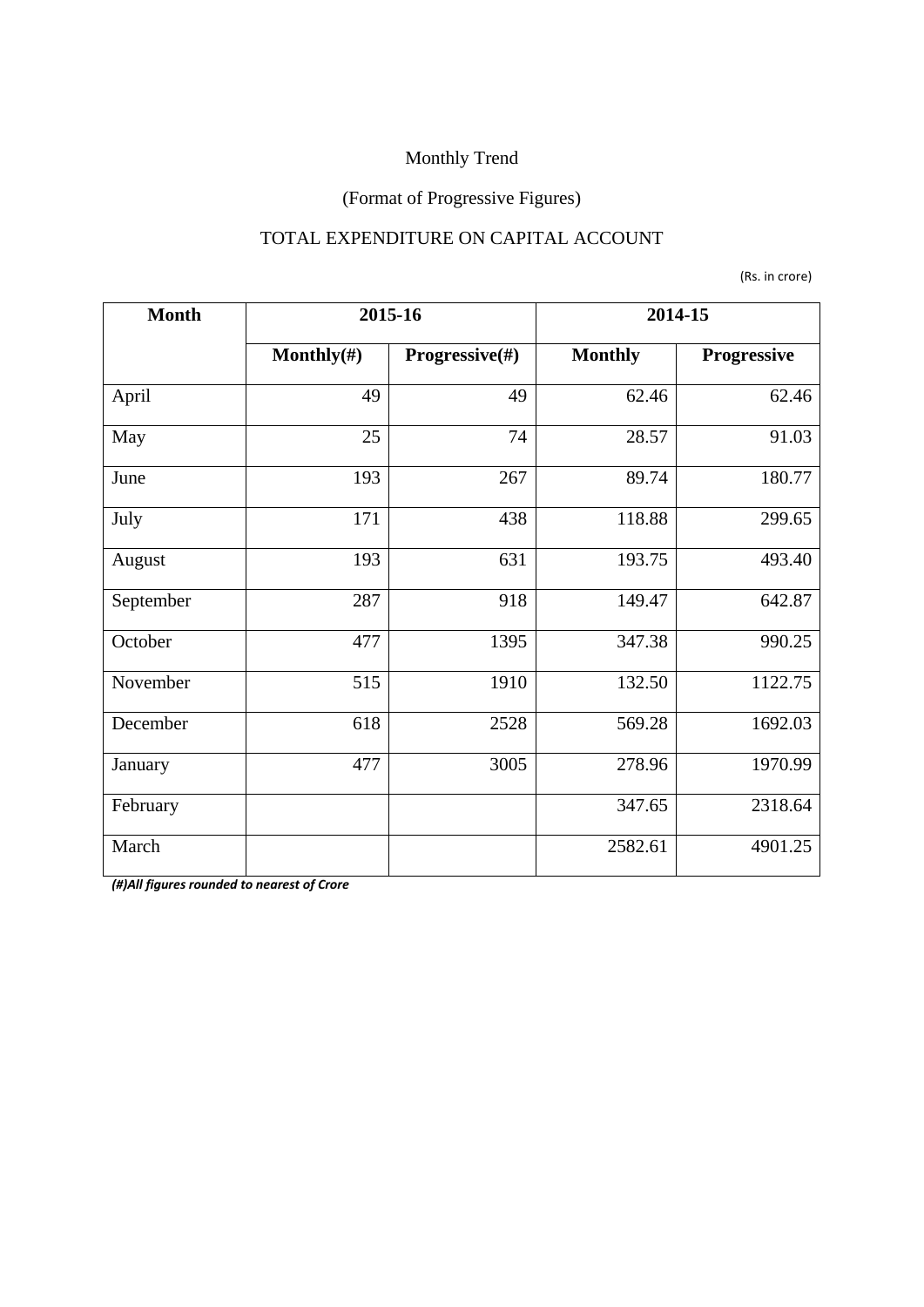## (Format of Progressive Figures)

#### LOANS AND ADVANCES DISBURSED

(Rs. in crore)

| <b>Month</b> | 2015-16                  |                          | 2014-15                  |             |  |
|--------------|--------------------------|--------------------------|--------------------------|-------------|--|
|              | Monthly $(\#)$           | Progressive(#)           | <b>Monthly</b>           | Progressive |  |
| April        | $\overline{\phantom{a}}$ |                          | $\overline{\phantom{0}}$ |             |  |
| May          | $\overline{\phantom{a}}$ | $\overline{\phantom{a}}$ | $\overline{\phantom{0}}$ |             |  |
| June         | $\overline{\phantom{a}}$ | $\overline{\phantom{0}}$ | 05.16                    | 05.16       |  |
| July         | 04                       | 04                       | $\overline{a}$           | 05.16       |  |
| August       | 06                       | 10                       | $\overline{\phantom{0}}$ | 05.16       |  |
| September    | 08                       | 18                       |                          | 05.16       |  |
| October      | $\overline{\phantom{a}}$ | 18                       | 24.96                    | 30.12       |  |
| November     | 20                       | 38                       | 02.66                    | 32.78       |  |
| December     | 01                       | 39                       | 19.98                    | 52.76       |  |
| January      | 18                       | 57                       | 0.77                     | 53.53       |  |
| February     |                          |                          | 23.98                    | 77.51       |  |
| March        |                          |                          | 9.29                     | 86.80       |  |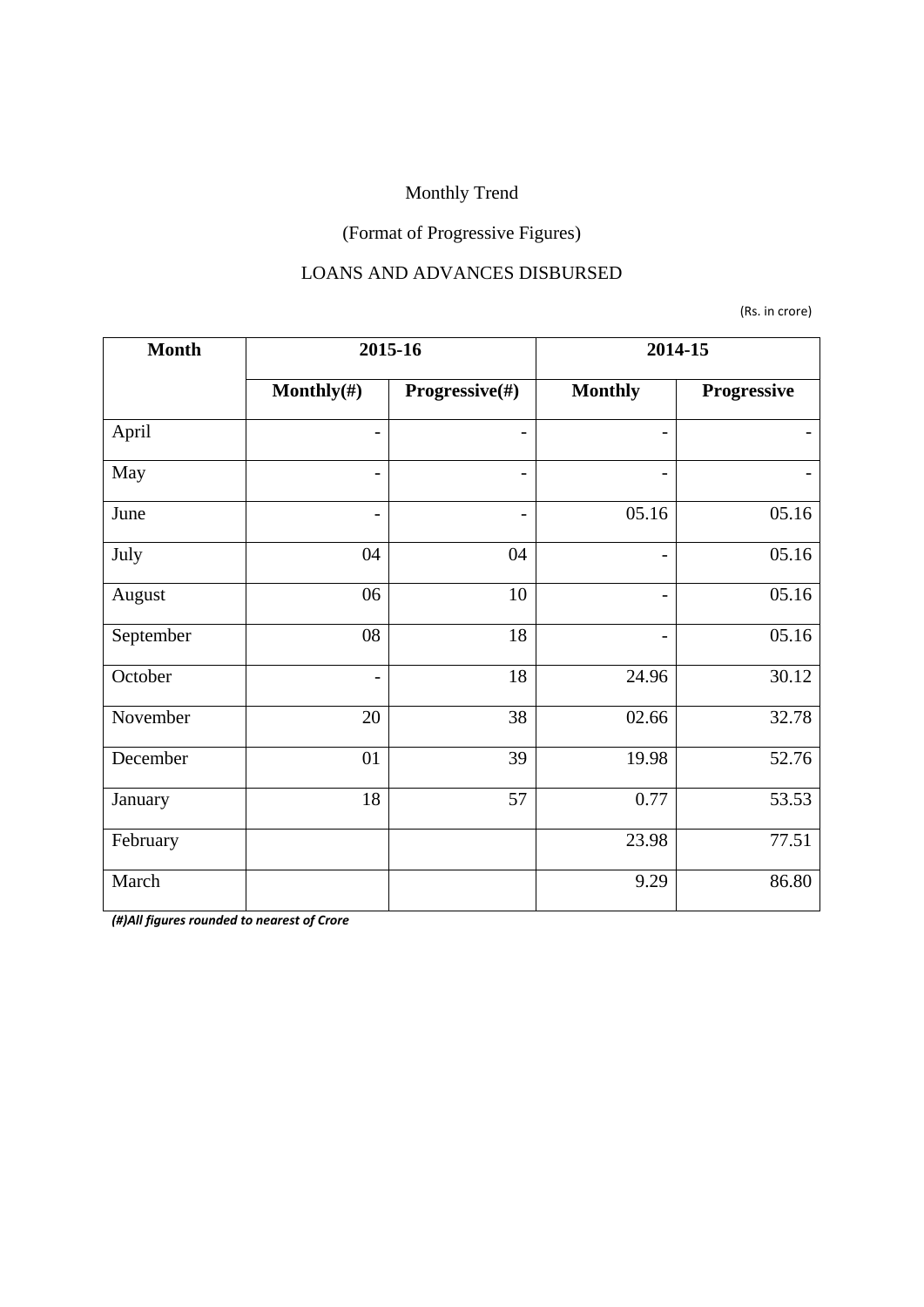## (Format of Progressive Figures)

#### REVENUE SURPLUS

(Rs. in crore)

| <b>Month</b> | 2015-16<br>Monthly $(\#)$<br>Progressive(#) |            | 2014-15        |              |  |
|--------------|---------------------------------------------|------------|----------------|--------------|--|
|              |                                             |            | <b>Monthly</b> | Progressive  |  |
| April        | $(-)857$                                    | $(-)857$   | $(-)1101.27$   | $(-)1101.27$ |  |
| May          | $(-)1,589$                                  | $(-)2,446$ | $(-)913.76$    | $(-)2015.03$ |  |
| June         | 3,167                                       | 721        | 237.19         | $(-)1777.84$ |  |
| July         | 1,507                                       | 2,228      | $(-)436.92$    | $(-)2214.76$ |  |
| August       | $(-)2588$                                   | $(-)360$   | 1038.26        | $(-)1176.50$ |  |
| September    | $(-)870$                                    | $(-)1230$  | 210.43         | $(-)966.07$  |  |
| October      | 576                                         | $(-)654$   | $(-)502.19$    | $(-)1468.26$ |  |
| November     | 123                                         | $(-)531$   | 2161.96        | 693.70       |  |
| December     | 1313                                        | 782        | $(-)564.34$    | 129.36       |  |
| January      | $(-)1212$                                   | $(-)430$   | 981.33         | 1110.69      |  |
| February     |                                             |            | 1079.95        | 2190.64      |  |
|              |                                             |            |                |              |  |
| March        |                                             |            | $(-)1415.09$   | 775.55       |  |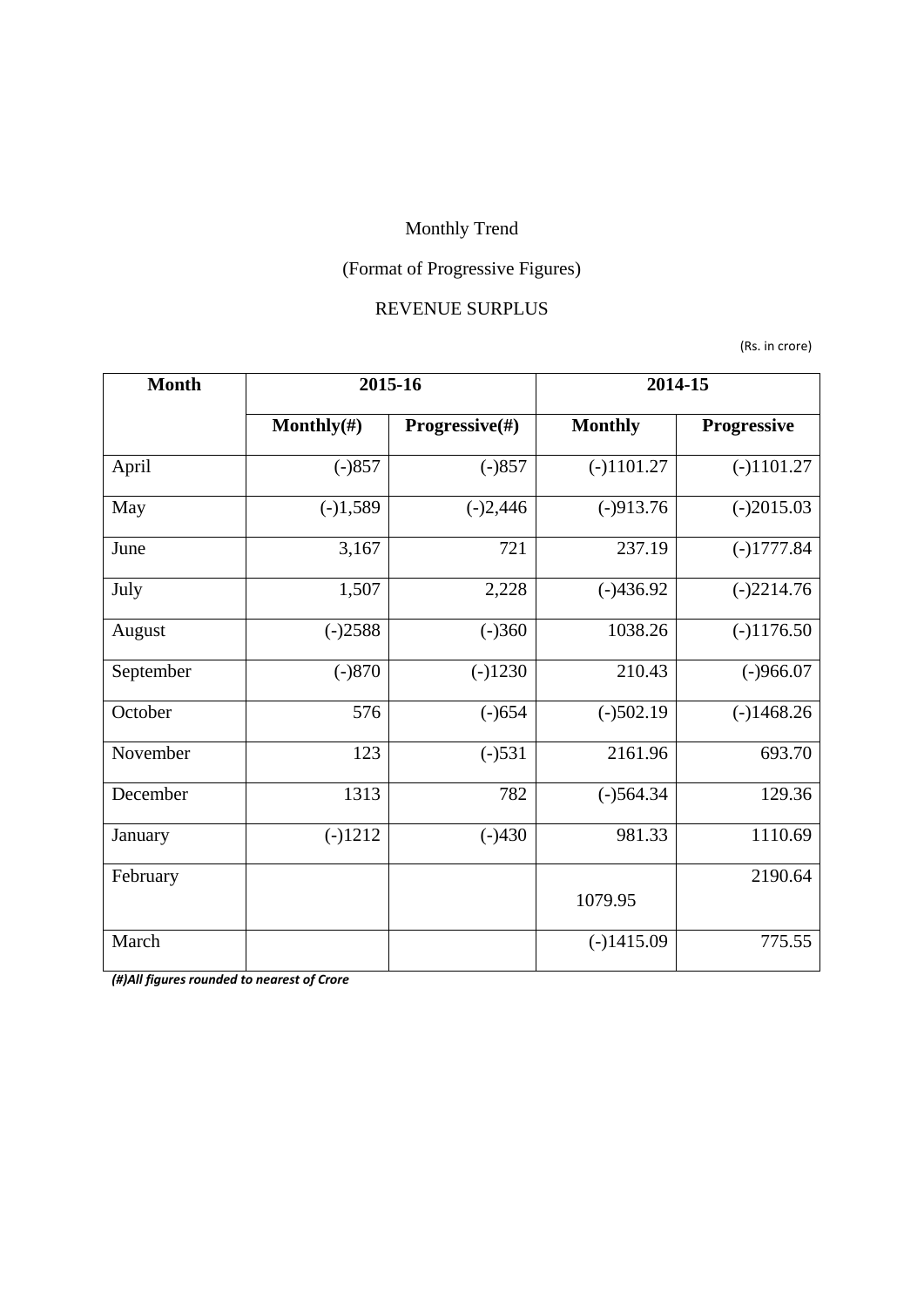# (Format of Progressive Figures)

#### FISCAL DEFICIT

(Rs. in crore)

| <b>Month</b> | 2015-16        |                | 2014-15        |             |  |
|--------------|----------------|----------------|----------------|-------------|--|
|              | Monthly $(\#)$ | Progressive(#) | <b>Monthly</b> | Progressive |  |
| April        | 906            | 906            | 1163.57        | 1163.57     |  |
| May          | 1,614          | 2,520          | 942.20         | 2105.77     |  |
| June         | $(-)2066$      | 454            | $(-)142.36$    | 1963.41     |  |
| July         | 1332           | 1786           | 555.77         | 2519.18     |  |
| August       | $(-)786$       | 1000           | $(-)844.60$    | 1674.58     |  |
| September    | 1164           | 2164           | $(-)61.10$     | 1613.48     |  |
| October      | $(-)100$       | 2064           | 874.43         | 2487.91     |  |
| November     | 412            | 2476           | $(-)2026.85$   | 461.06      |  |
| December     | 694            | 1782           | 1152.03        | 1613.09     |  |
| January      | 1707           | 3489           | $(-)701.72$    | 911.37      |  |
| February     |                |                | $(-)708.46$    | 202.91      |  |
| March        |                |                | 4006.90        | 4209.81     |  |